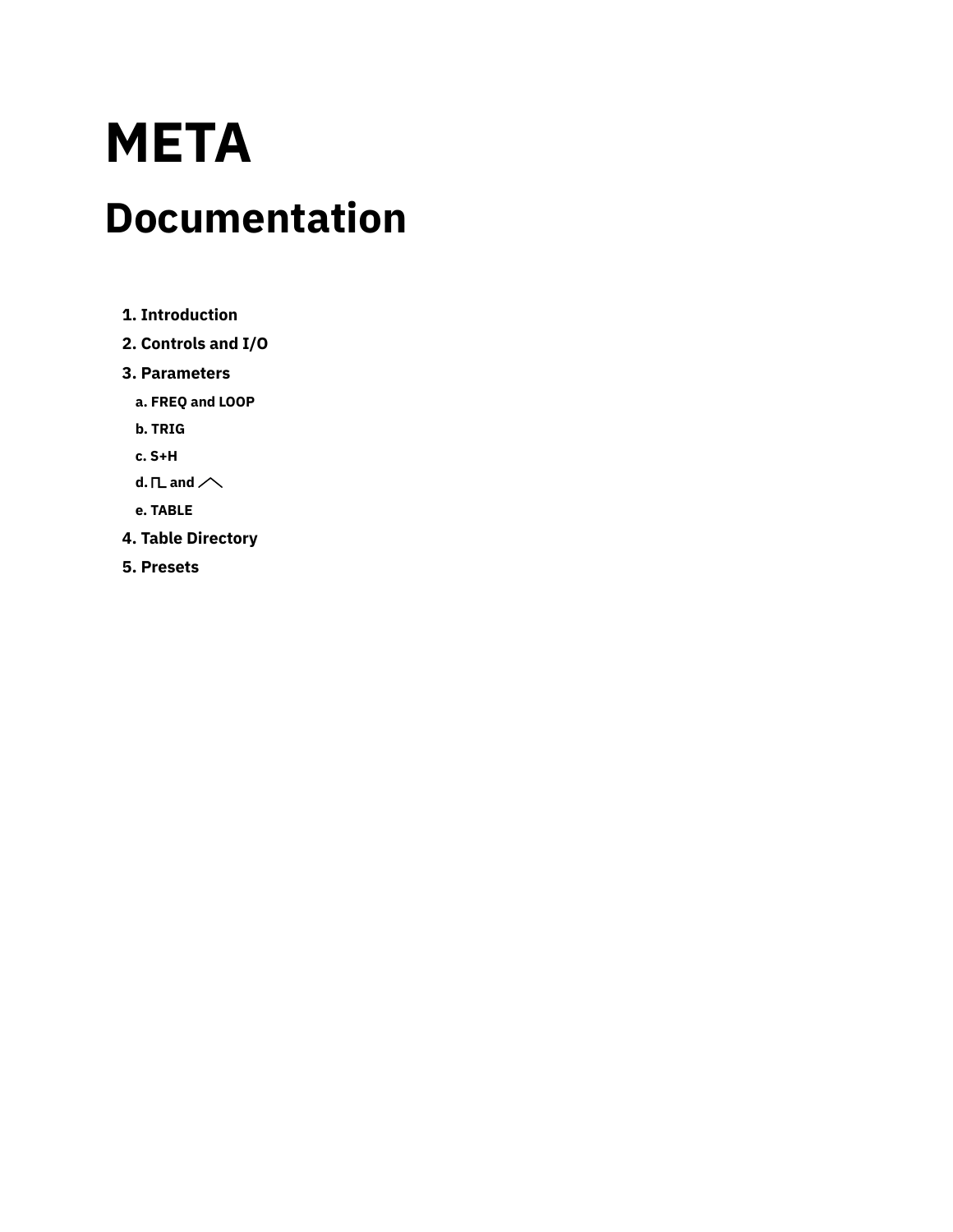## **1. Introduction**

<span id="page-1-0"></span>META crossfades between its analog inputs according to the level of an internal contour generator. The contour generator fades from the A input to B input along an "attack slope" and then from B to A along a "release slope". A set of programming parameters allow the crossfade control signal to take on a wide span of behaviors ranging from a drum voice to a complex LFO.

This configuration allows for two equivalent approaches to patching with the module:

You can use the contour generator to set the level of the crossfader inputs.

You can use the crossfader inputs to set the level of the contour generator.

You can also do a little bit of both. If you want all the details, here is how it [works.](https://starling.space/via/platform-info#crossfader) You can also find some patch examples [here](https://starling.space/via/meta/patch-examples).

The crossfader inputs can be sampled for the duration of one or both slopes, creating resampling effects and isolating the crossfade contour from a moving input.

Control inputs connect the module to the rest of your system, allowing you to impose timing events on the contour generator and automate its frequency and shape. A trio of additional outputs offer signal sources to complement the main output.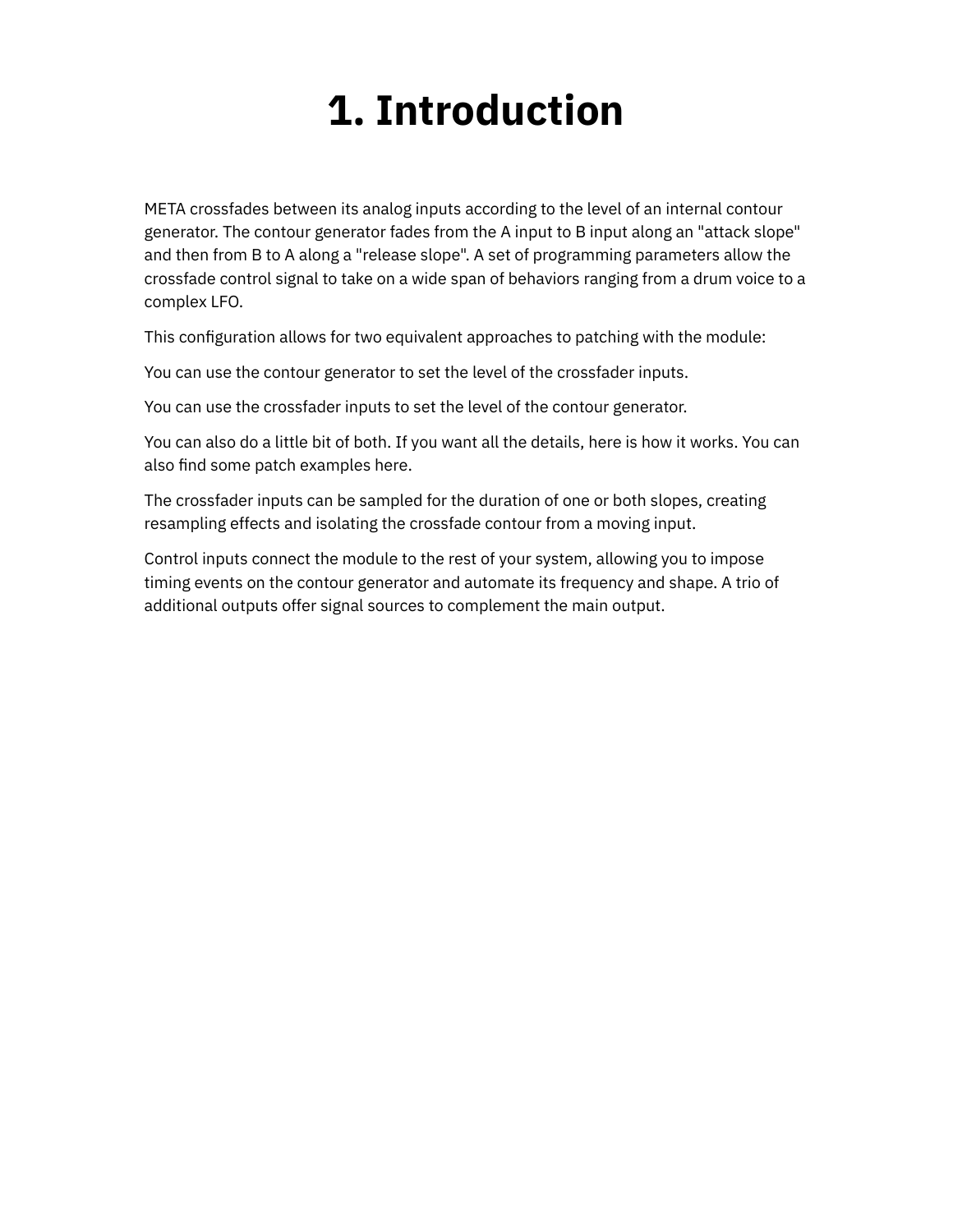## **2. Controls and IO**

<span id="page-2-0"></span>If you haven't yet, take a glance at this [introduction](https://starling.space/via/platform-info#controls-io) of Via's controls, IO, and user interface.

### **Knobs**

**TIME 1** (knob 1) and **TIME 2** (knob 2) are two generalized time controls (or frequency, or speed; take your pick of which makes the most sense to you). The specific control response changes to suit the current operating frequency range. Details can be found in the description of the **[FREQ](https://starling.space/via/meta/documentation#freq-loop)** mode.

(knob 3) guides a smooth transition between the contour generator shapes in the currently selected **[TABLE](https://starling.space/via/meta/documentation#table)**.

## **CV**

**T1** (CV 1) and **T2** (CV 2) provide CV for the corresponding **TIME** controls. The CVs always match the behavior of the manual controls.

Likewise,  $\triangle$  $\triangle$  $\Pi$  (CV 3) is combined with the manual control to the set shape of the contour generator.

## **Logic Input**

**TRIG** starts or restarts the contour generator, with specific behavior set by the **[TRIG](https://starling.space/via/meta/documentation#trig)** parameter.

**FREEZE** halts the progress of the contour generator, fixing its position between the **A** and **B** inputs while the logic level is high.





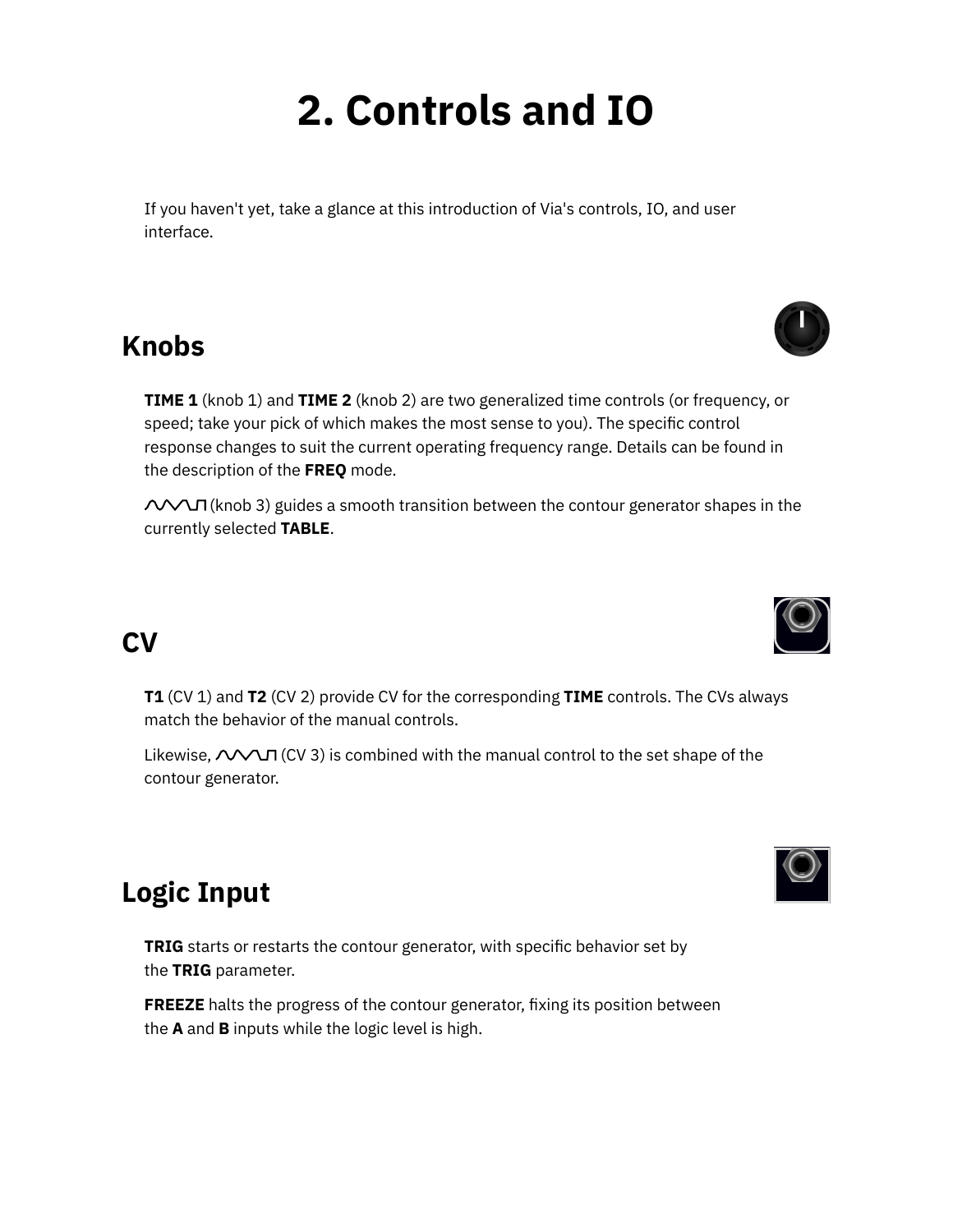## <span id="page-3-0"></span>**Outputs**



**A X B** is configured as a crossfader between the analog inputs, controlled by the contour generator.

 $\sim$  offers an auxiliary signal output (independent of the main crossfader circuit), selected with the  $\triangle$  [parameter.](https://starling.space/via/meta/documentation#aux-outs)

**IL** is low while the contour generator is on a path from **A** to **B** ("attack"), and high while traveling on the path from **B** to **A** ("release"). It can be thought of as an "end of attack" gate. The IL [parameter](https://starling.space/via/meta/documentation#aux-outs) inverts this to a "end of release" gate, so the output is high on the **A** to **B** path and low on the **B** to **A** path.

 $\Delta$ **IL** on the expander is high while the contour is moving towards **B** and low while moving towards **A**, tracking the changes in direction embedded in the contours themselves.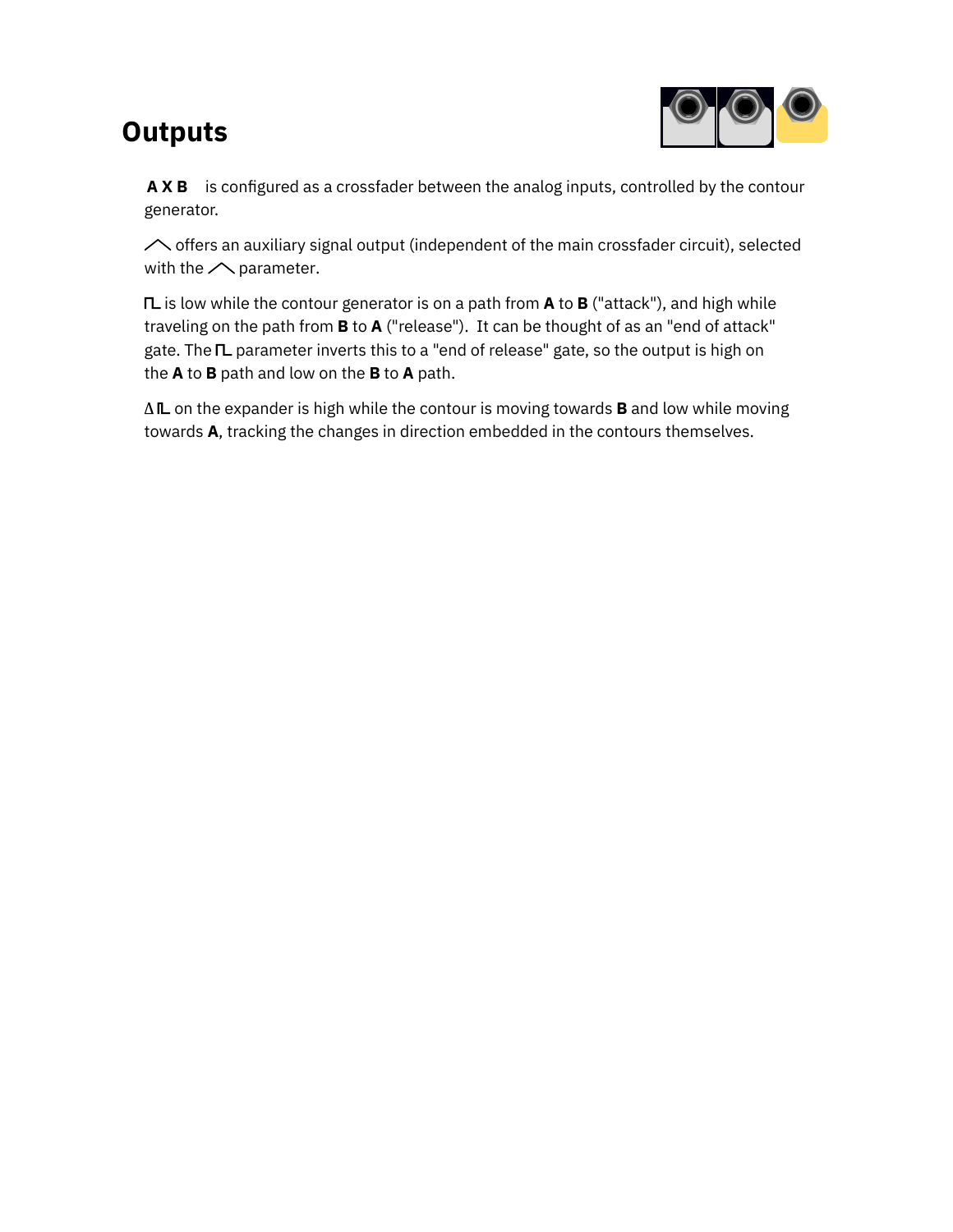

#### $\Lambda$  output



#### $\Pi$  output





## **LED Display**



When not actively setting a parameter with the buttons, the **white LEDs** connected to the A and B inputs show whether the input is held (LED is on) or tracking (LED is off). The LED connected to the main logic output is on whenever the logic output is high. The bottom right LED shows the state of the  $\triangle$  [parameter.](#page-11-1)

The **RGB LED** represents the state of the contour generator. Like the **TIME** controls, its exact function changes to match the **FREQ** parameter.

The **bicolor LED** displays the analog out signal level. Off at 0V, increasing green intensity with positive voltages and increasing red intensity with negative voltages. When a bipolar audio-rate signal is present at the output a mixture of the two colors will be visible.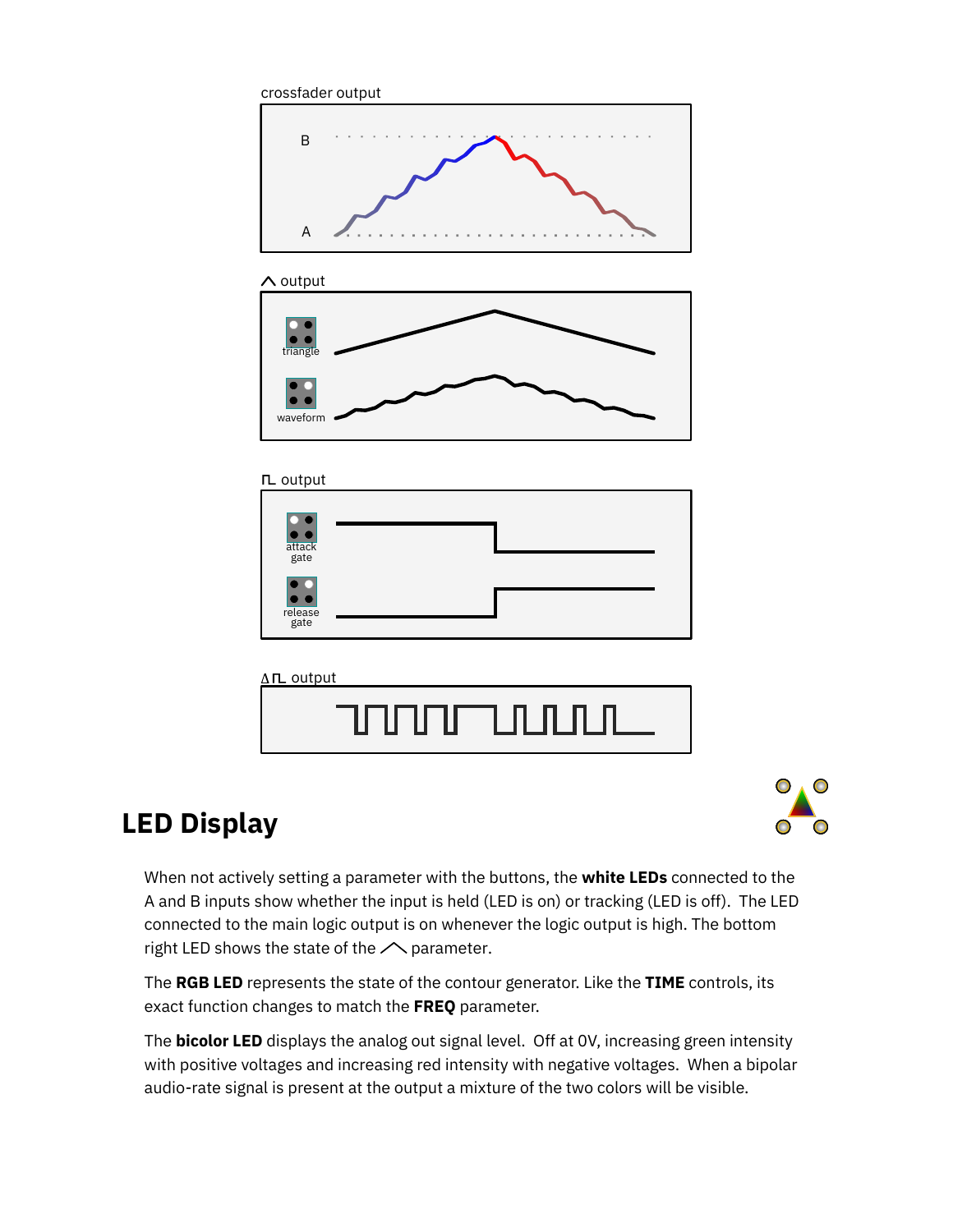## **3. Parameters**

## <span id="page-5-1"></span><span id="page-5-0"></span>**FREQ and LOOP**

**FREQ** can be set to (1) *audio,* (2) *envelope,* or (3) *sequence.*

**LOOP** can be (1) *on* or (2) *off.*

There are 6 possible combinations of **FREQ** and **LOOP**, and those generate the 6 primary behaviors of the contour generator. These parameters have the most dramatic effect on the overall function of the module. The relationship between **FREQ** and the available contour generator shapes is detailed in the **[TABLE](https://starling.space/via/meta/documentation#table)** section.

The module's programmable controls adapt to changes in the frequency parameter, forgoing the principle of knob-per-function in favor of control schemes that make the most sense for the type of signal being generated.

The *audio* mode uses **T1** for coarse tune and **T2** for fine tune with the **T1 CV** scaled for v/oct response. When **LOOP** is turned off, **T2** governs the release time of the drum voice.

The *envelope* mode uses T1 for coarse tune and T2 for fine tune.

The *sequence* mode uses **T1** for cycle time and **T2** for skew.

When **FREQ** is set to *audio* and **LOOP** is set to *off*, the module enters a special "drum mode" that combines elements of both the frequency modes. An internal decay envelope is generated and mapped to the parameters of an audio oscillator according to the **DRUM** mode. **TIME 1** controls the oscillator's frequency

In the *envelope* or *sequence* modes, the **RGB LED** shows the phase of the contour generator (blue for attack, red for release) and the output level (LED gets brighter as crossfader moves closer to B and dimmer as it moves closer to A). In the audio rate, the LED fades from red (slower) to blue (faster). The green level represents the  $\mathcal{N}$  $\mathcal{N}$  $\mathcal{N}$ control.

The following figure depicts the contour generator in each of the 6 behaviors along with the function of the [TIME](https://starling.space/via/meta/documentation#t1-t2) 1 and TIME 2 controls.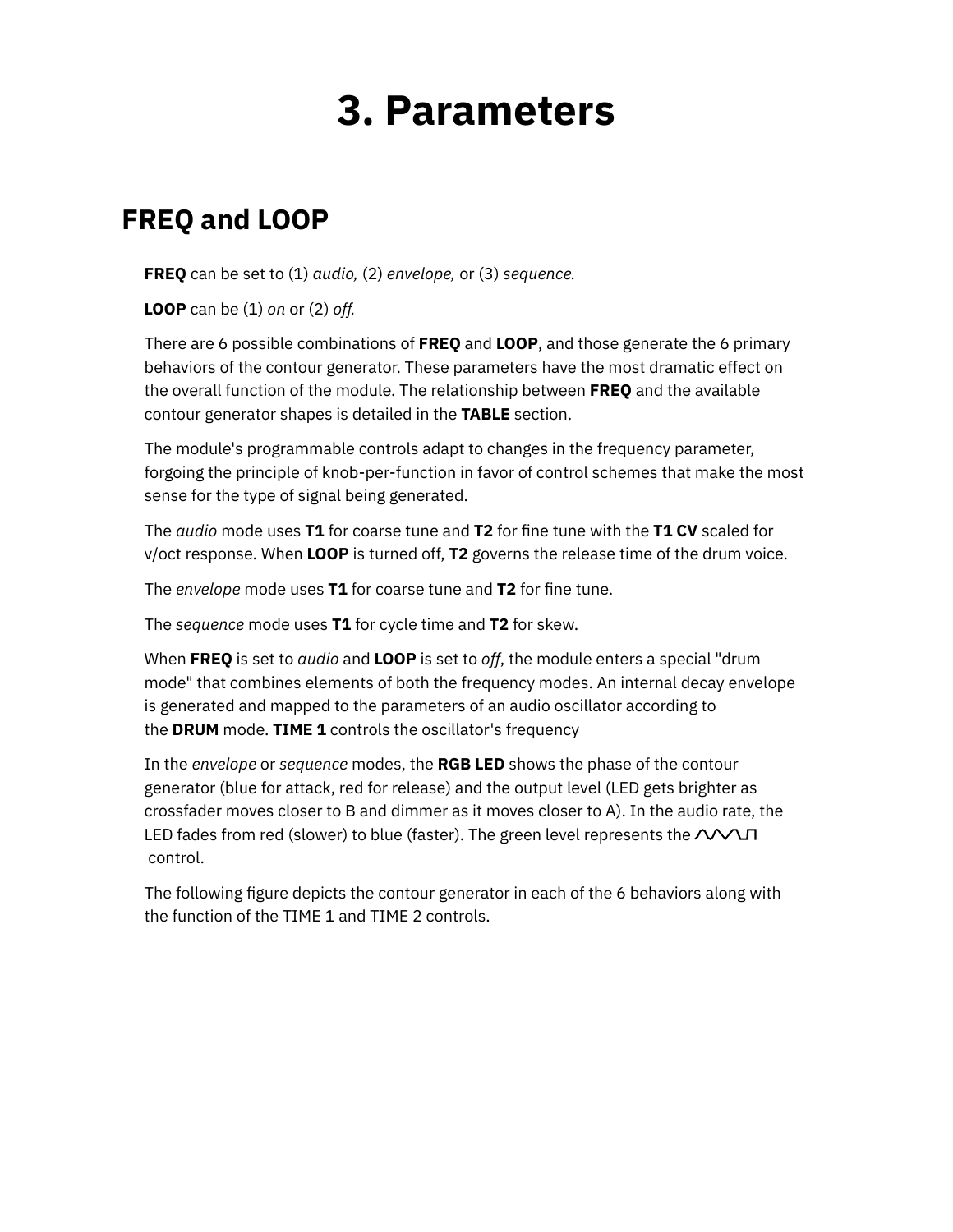

## <span id="page-6-0"></span>**TRIG**

The **TRIG** parameter controls how the module reacts to the **TRIG** [input](https://starling.space/via/meta/documentation#logic-inputs) while the contour generator is in motion. As such, you will only notice the effect of the parameter when a signal is patched into the main logic input (gate sequences and square waves are ideal). You can start a patch by setting up **FREQ** and **LOOP** appropriately and then tweaking **TRIG** to taste (if using that input).

There are 5 possible modes when the module is not in drum mode: (1) *ignore,* (2) *hard sync,* (3) *A/R model,* (4) *gated A/R model,* and (5) *pendulum*. Note that the behavior of mode 5 is slightly different when **LOOP** is enabled vs. disabled.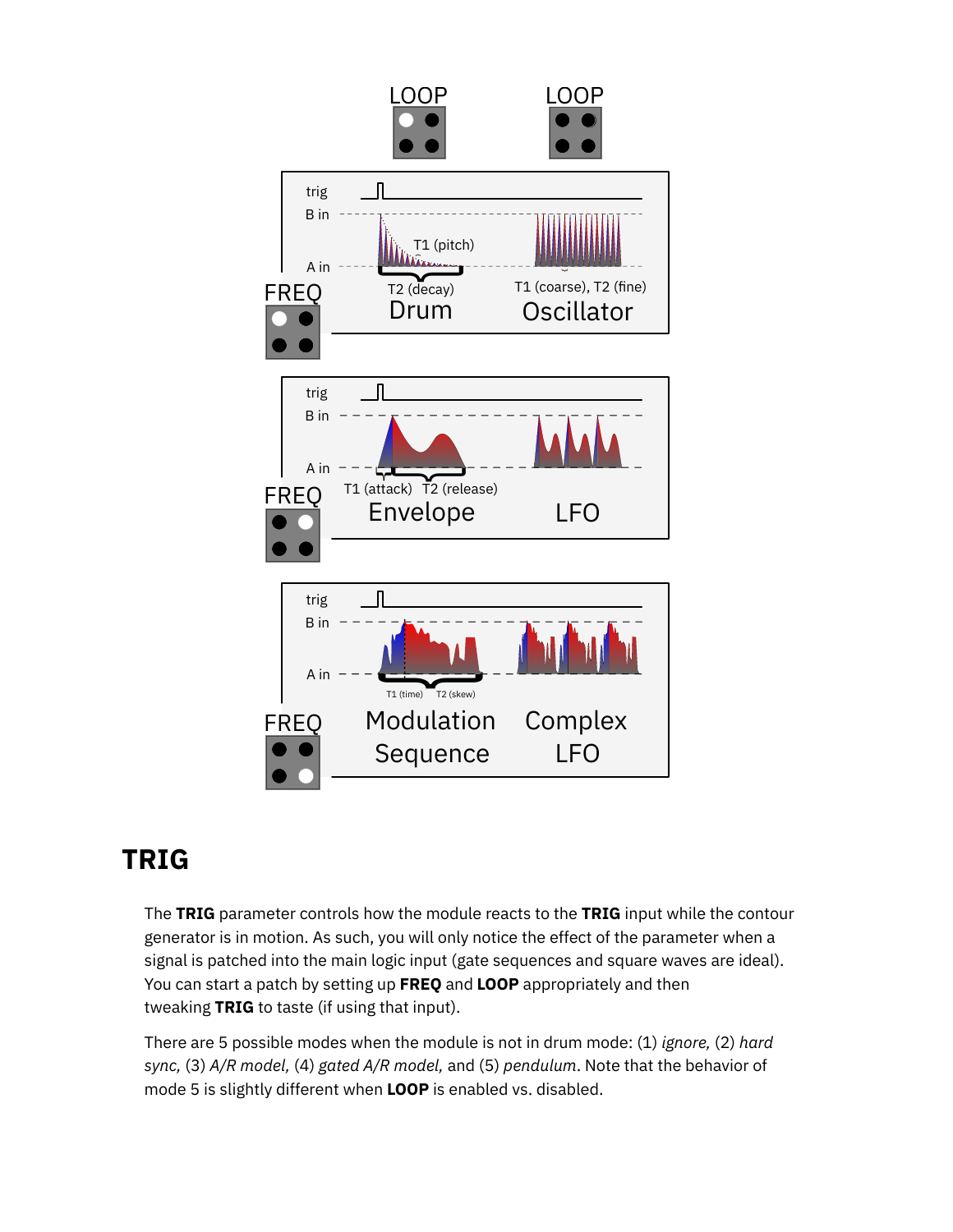

remains at B while the input is high. It releases back to A when the gate goes low, even if the contour is still in the attack stage.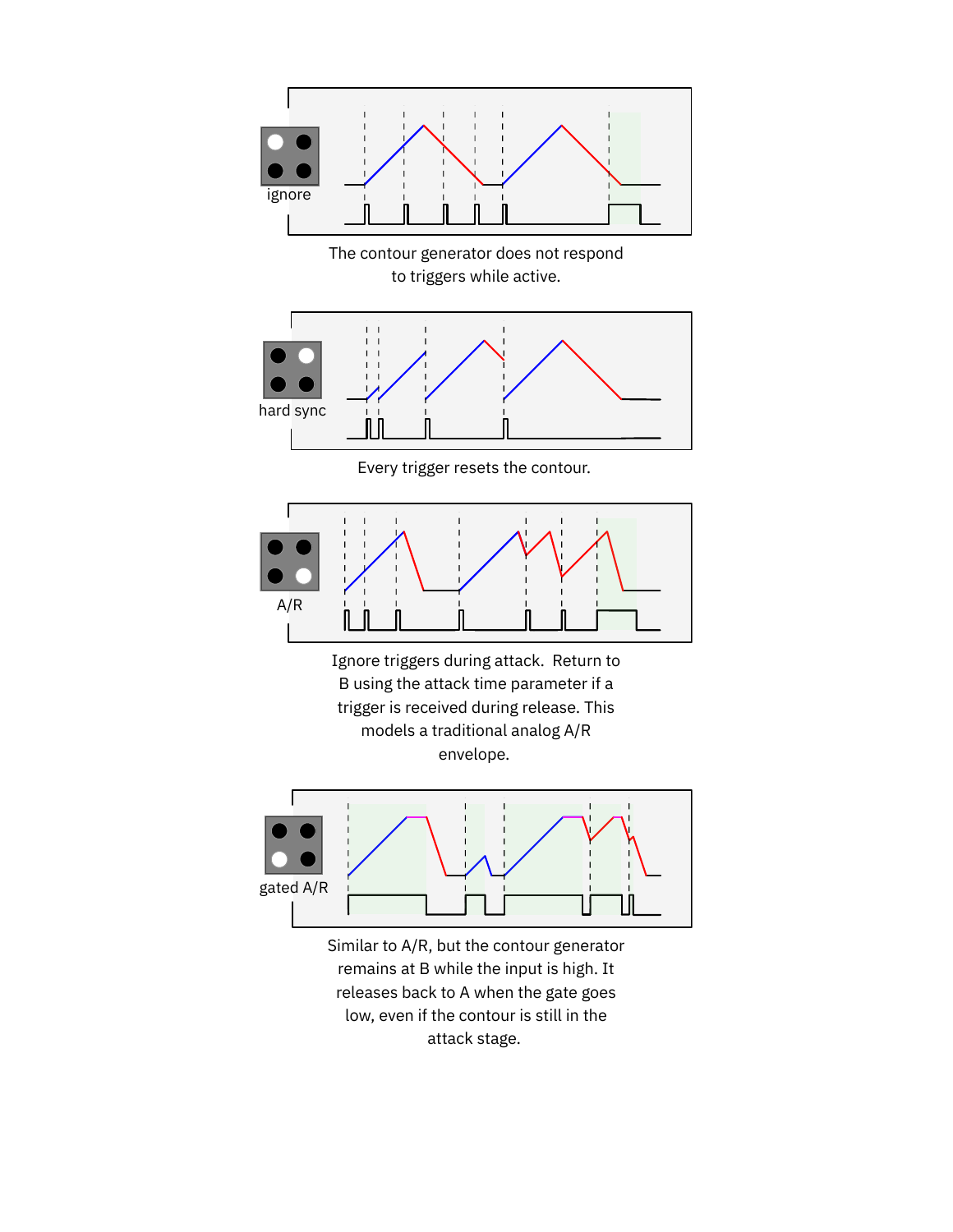

Pendulum changes slightly to suit the loop mode, but as a general rule, a trigger reverses the direction of travel of the contour generator. When loop is off, the contour generator "sticks" to A and B, latching at the ends of the slopes until new trigger restarts travel.

### **Drum Models**

When **FREQ** is set to *audio* and **LOOP** is disabled, **TRIG** sets the response to the **TRIG** input by selecting 1 of 4 possible "drum models":

- (1) *Kick*: A strong frequency transient and gradual pitch decay
- (2) *Tom*: Pronounced pitch envelope
- (3) *Pluck*: No pitch decay, but a frequency transient and a timbral decay
- (4) *Tone:* No pitch or timbre modulation envelope, just amplitude

Note that in drum mode, the options for the  $\triangle$  [parameter](https://starling.space/via/meta/documentation#aux-outs) are augmented with (3) the *drum envelope* and (4) a *noise source*.

### <span id="page-8-0"></span>**S+H**

The **S+H** processing blocks are introduced in detail in the description of the crossfader [conguration.](https://starling.space/via/platform-info#crossfader_sh) Each **sample and hold** can either *track, hold and track,* or *resample*. In every mode but (6), the A input is not sampled when the contour generator is off, assuring that this input is always "passed through". All possible combinations are available, yielding the 6 modes: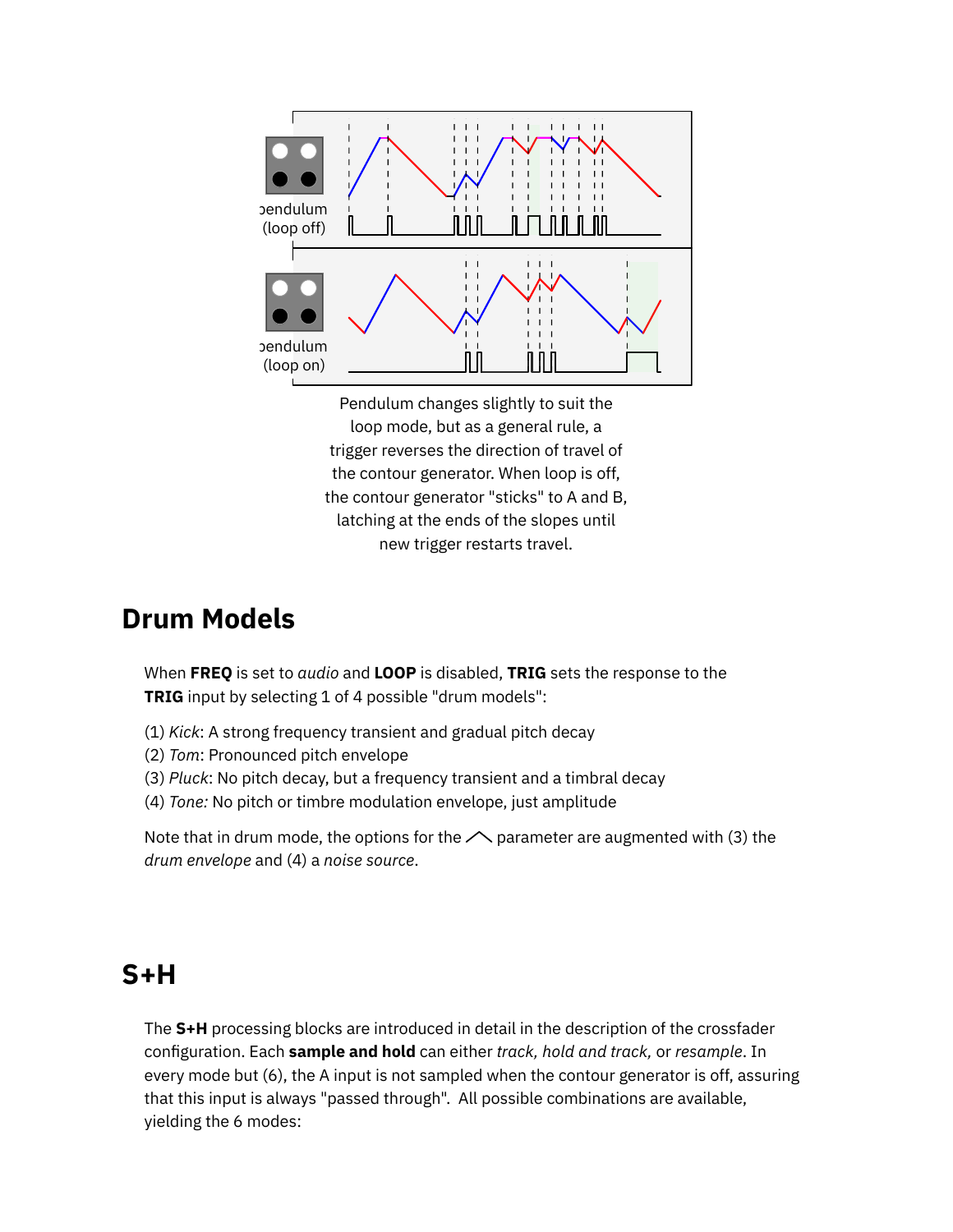





#### resample B

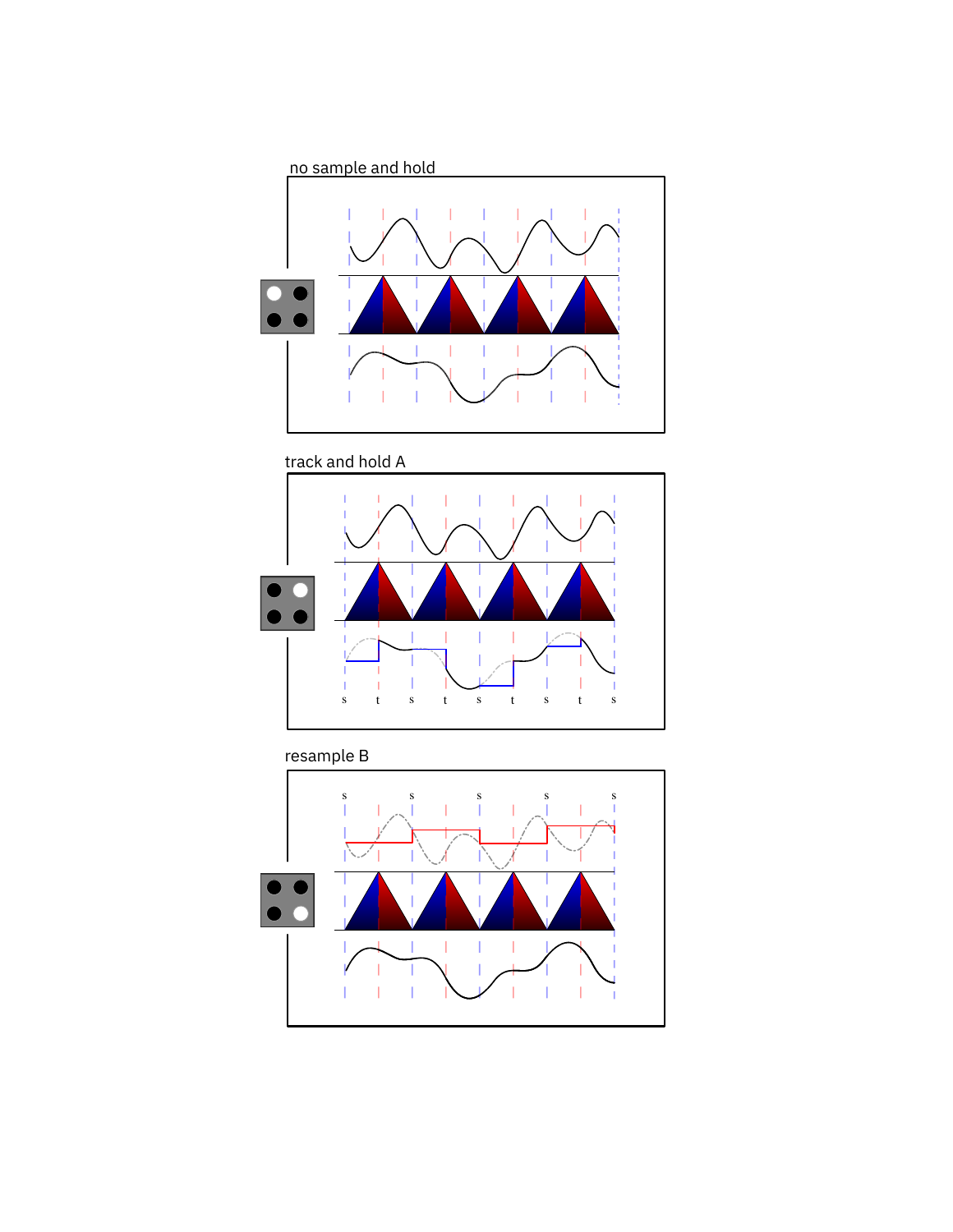

track and hold both A and B



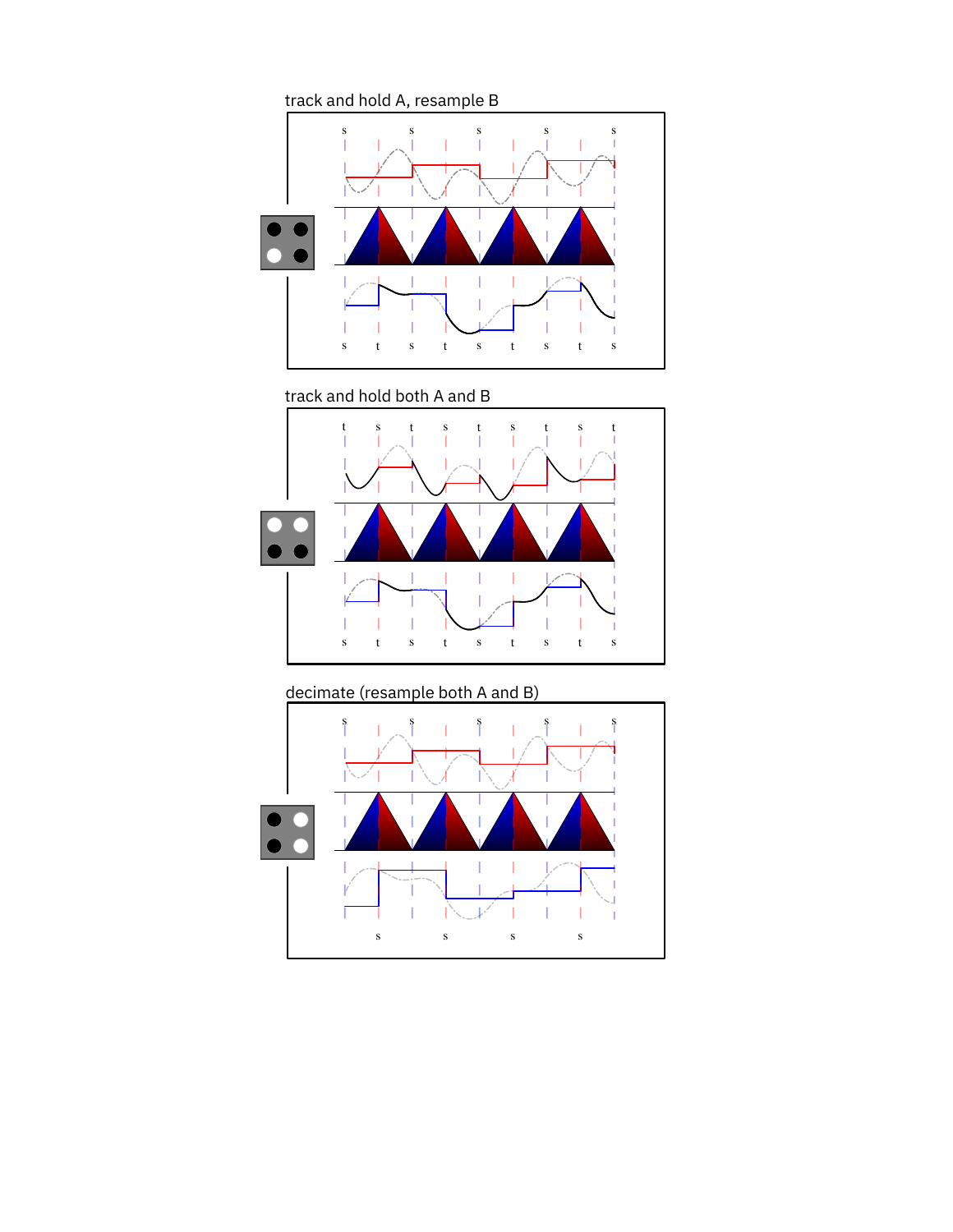<span id="page-11-1"></span>

The **IL** parameter toggles the mode of the **IL** [output](#page-3-0) between (1) *release gate* and (2) *attack gate.* You can change the mode by holding the **SHIFT** (**TABLE DOWN**) button and tapping the **FREQ** button.

Likewise, holding **SHIFT** (TABLE DOWN) and tapping LOOP toggles the  $\triangle$  [output](#page-3-0) between (1) *triangle* and (2) *contour*. When the module is in drum mode, there are 4 possible options: (1) *triangle,* (2) *contour,* (3) *drum envelope,* and (4) *noise.*

## <span id="page-11-0"></span>**TABLE**

The **TABLE UP** and **TABLE DOWN** arrows page through a set of 8 wavetables. Each **[FREQ](#page-5-1)** mode includes a relevant set, with interesting timbres for audio, smooth slopes for envelope, and musical shapes for sequence. A table is comprised of a set of wav[e](https://starling.space/via/meta/documentation#T1_T2)forms. The  $\triangle$  $\triangle$  $\triangle$ T control morphs smoothly through the set. The following images offers a pair of perspectives on a table object. First you see the individual waveforms, then you see the continuous space of possibilities created through the morph process: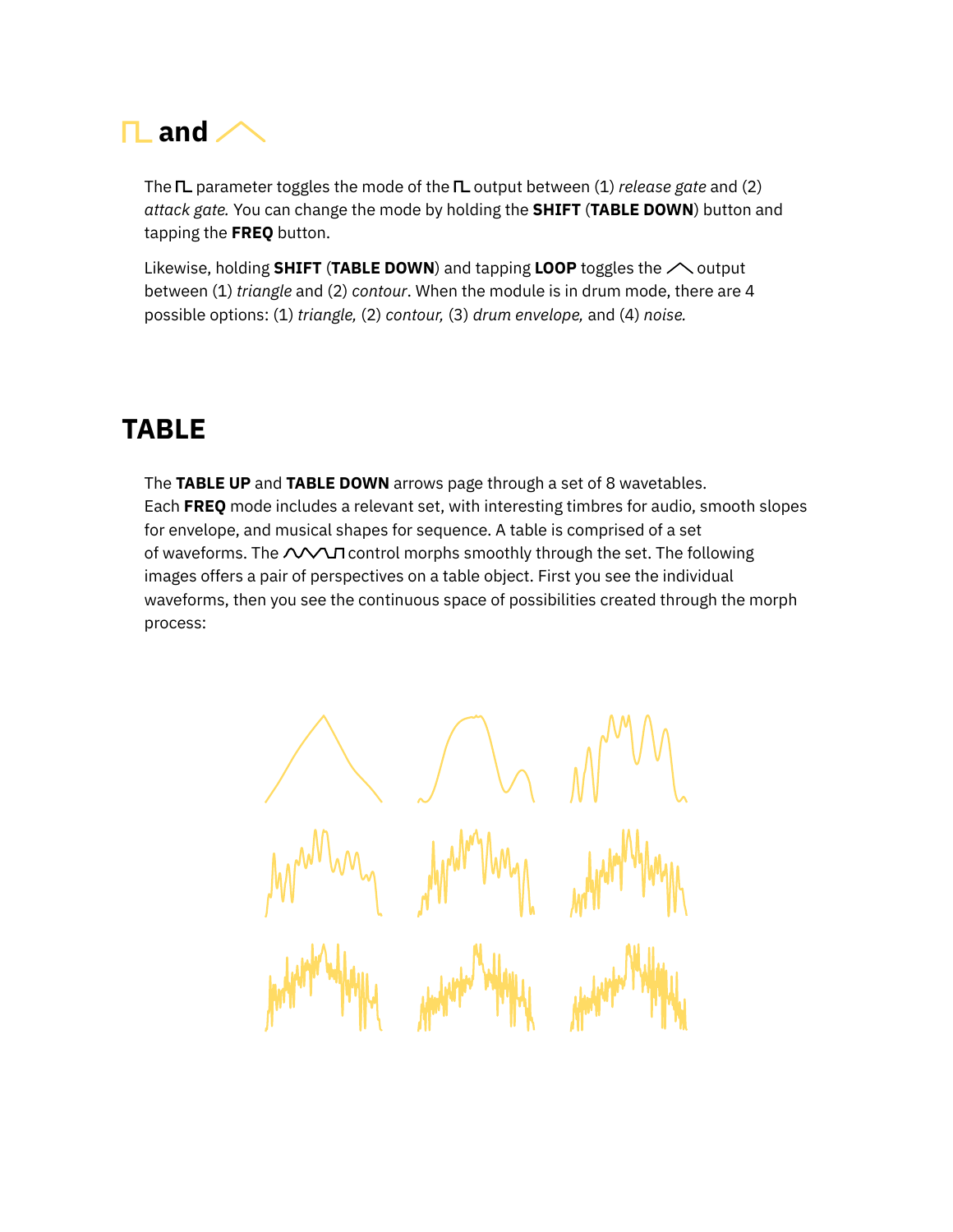

## **4. Table Directory**

## <span id="page-12-0"></span>**Audio**

- 1. **Impulse Train** Impulse waveforms with increasing overtones resembling a filter sweep without resonance.
- 2. **Additive Pairs** Emerging pairs of odd overtones.
- 3. **Linear Folds** Mimics the effect of a triangle wave through a wavefolder.
- 4. **Skip Saw** Imposes sawtooth ridges on a triangle wave to create a subdued supersaw waveform.
- 5. **Perlin Noise** One dimensional slices from a spatial noise algorithm, increasing the frequency of noise per waveform.
- 6. **Synthesized Vowels**\* Morphs through renders of a modeled vocal tract using an impulse train and a filter bank tuned to the resonances of different vowels.
- 7. **Sampled Vowels**\* Morphs through waveforms re-synthesized from studio acapellas.
- 8. **Sampled Train Whistles**\* Morphs throug h waveforms re-synthesized from train whistles.

\* This table will create discontinuities in the A input when S&H is activated

## **Envelope**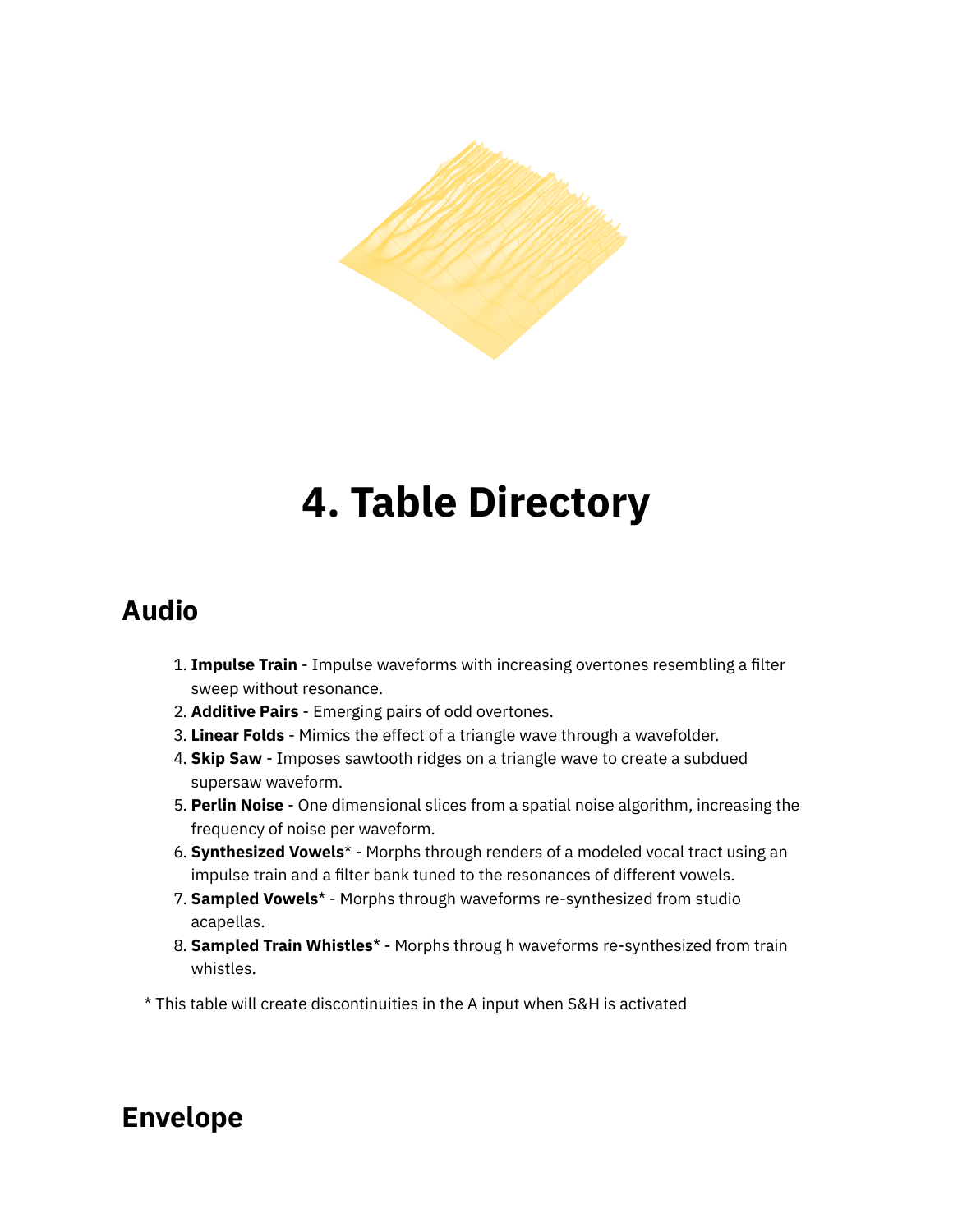- 1. **Asymmetric expo/log** The attack slope morphs from a bowed-out logarithmic curve to a sharp exponential curve. The release slope morphs between the same shapes in the other direction.
- 2. **Symmetric expo/log** Both slopes morph from an exponential curve to a logarithmic curve.
- 3. **Circular** Akin to table 2, but elliptic arcs take the place of the expo/log curves. Intermediate shapes have flatted regions between curve slopes.
- 4. **Plateaus and cliffs** The attack slope morphs from a shape with a flatted plateau to a shape with a vertical cliff. T he release slope morphs between the same shapes in the other direction.
- 5. **Moving lump** The attack slope is always linear, morph moves a lump down the otherwise exponential release slope.
- 6. **Fixed lump** The attack slope is always linear, morph increases the size of a lump in the middle of the otherwise exponential slope.
- 7. **Compressor** Snapshots of a model of a compressor with increasing ratio, decreasing attack time, and decreasing threshold .
- 8. **Variable sustain** Attack slopes are linear, release slopes mimic an ADSR with fixed decay and release time and increasing sustain level.

### **Sequence**

- 1. **Ridges** Evenly spaced ridges emerge from a smooth slope with increasing number of ridges.
- 2. **Euclidean Ridges** Distributes ridges across the slopes according to the euclidean algorithm and morphs through underlying patterns.
- 3. **Bounce** Morphs through snapshots of a bouncing ball simulation with increasing number of bounces.
- 4. **Spring** Morphs through snapshots of a model of a vibrating spring.
- 5. **Ramps** Each slope consists of an increasing number of ramps; existing ramp start and end points stay in place as new ramps are added.
- 6. **Sinusoids** Each table is comprised of 16 half-sinusoids with varying start and end levels.
- 7. **Sequences** Interpolate through a set of 16-step sequences, with 8 steps per slope.
- 8. **Steps** The slopes are stepped, morph adds steps.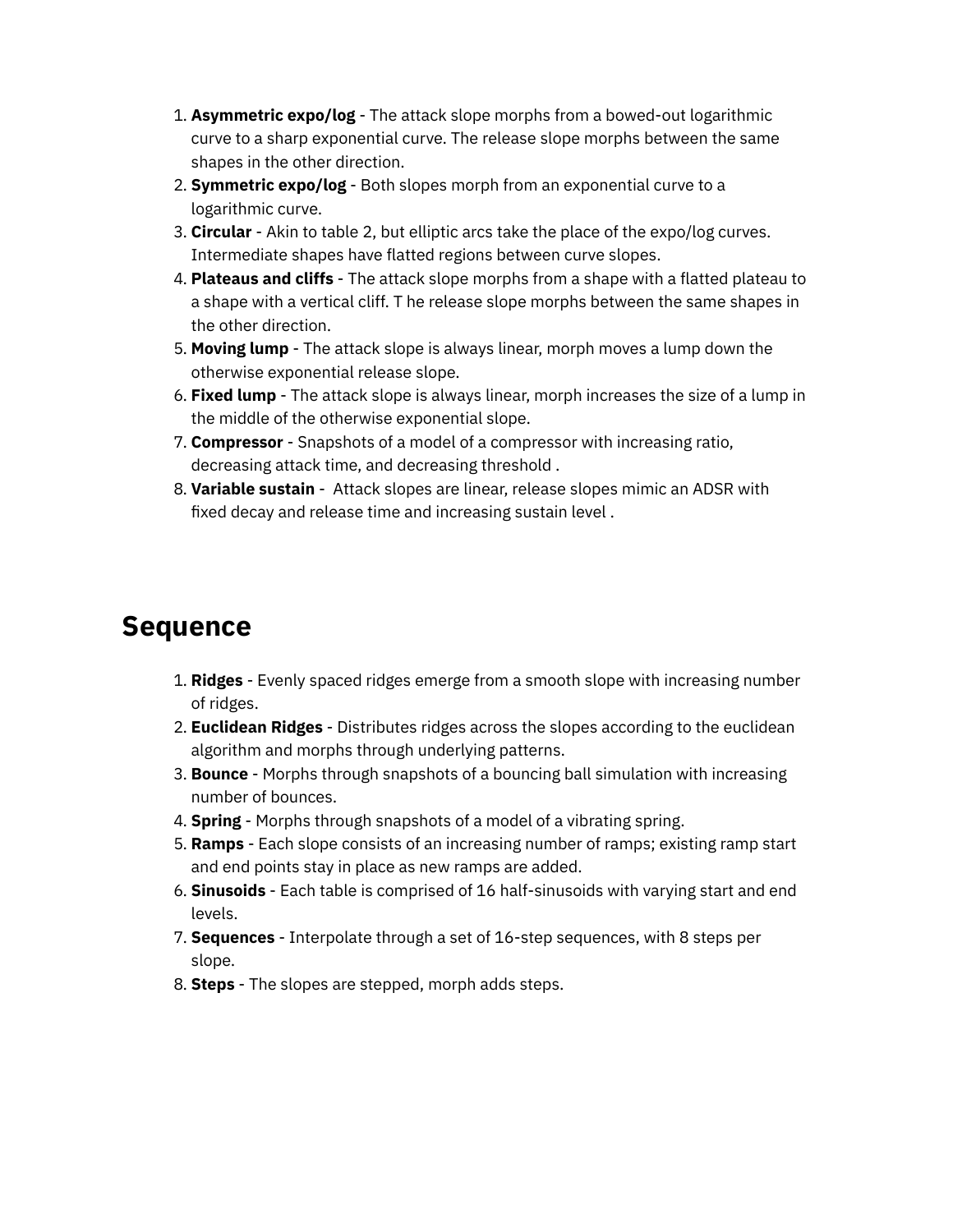## **5. Presets**

<span id="page-14-0"></span>Meta ships with 6 presets covering the 6 fundamental behaviors of the **[FREQ](#page-5-1)** [and](#page-5-1) **[LOOP](#page-5-1)** parameters. This allows you to focus on experimenting with the other parameters without totally changing the function of the module, and easily recall a specific behavior.

#### **Drum (SH button)**

**FREQ:** *audio* **LOOP:** *off* **TRIG:** *kick* **S+H:** *off* **TABLE:** *impulse* **Out:** *drum envelope* **Out:** *high during release*

Try an [example](https://starling.space/via/meta/patch-examples#preset-1) patch

#### **Oscillator (TABLE UP button)**

**FREQ:** *audio* **LOOP:** *on* **TRIG:** *pendulum* **S+H:** *track A, decimate B* **TABLE:** *perlin* **Out:** *triangle* **Out:** *high during attack*

Try an [example](https://starling.space/via/meta/patch-examples#preset-2) patch

#### **AR Envelope (FREQ button)**

**FREQ:** *envelope* **LOOP:** *off* **TRIG:** *gated AR* **S+H:** *sample and track A*